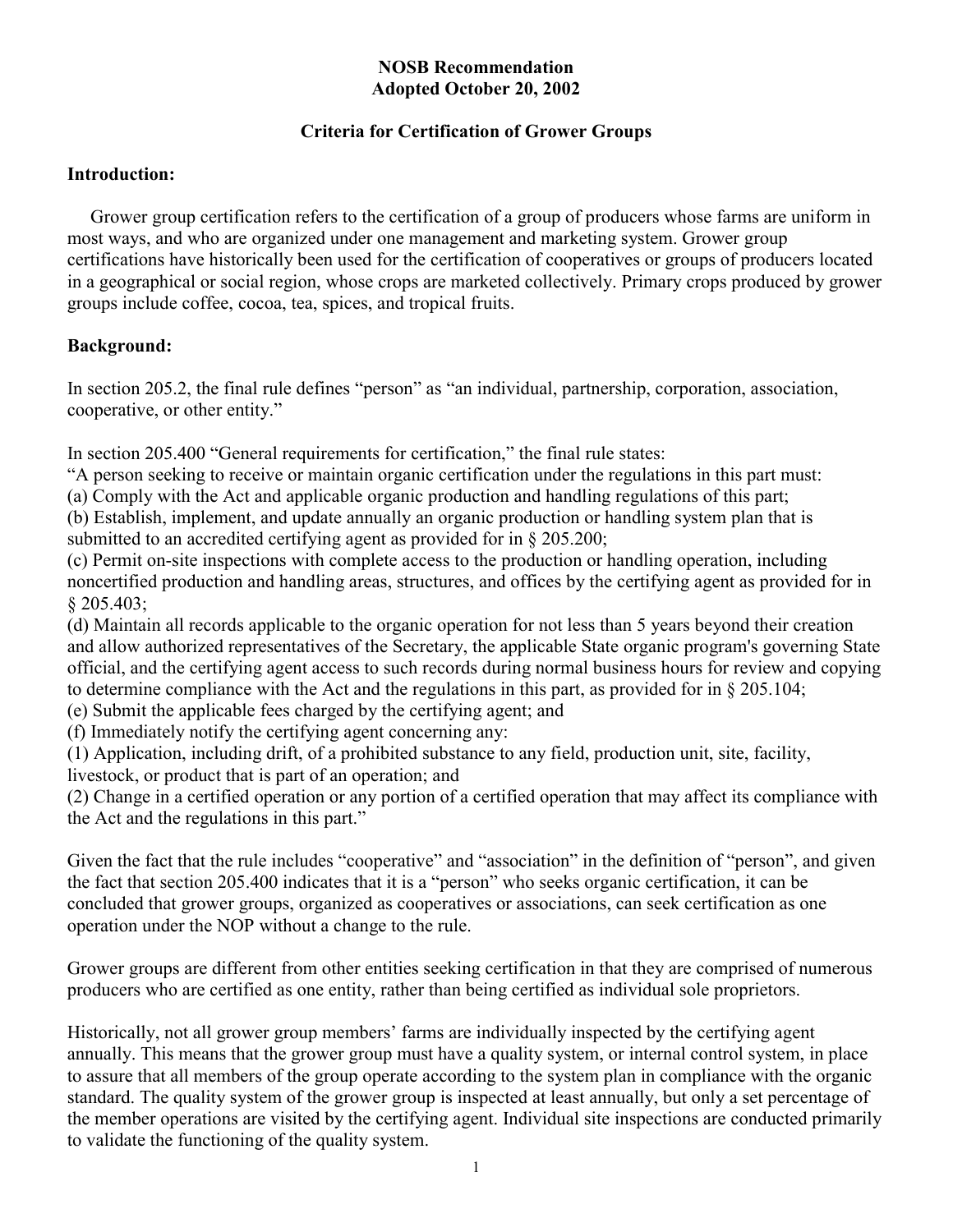## **Rationale:**

Many products sold as organic in the United States, including coffee, cocoa, tea, spices, and tropical fruits, are produced by grower groups. These types of operations are certified by certifying agents who have received NOP accreditation. While there is no need to change to the final rule, there is a need to provide guidance to the NOP to assure that certifying agents who operate grower group certification programs follow consistent procedures. There is also a need to assure that such certifying agents are evaluated according to set criteria during the accreditation review of their programs.

## **Recommendation #1:**

## **Criteria for the Certification of Grower Groups**

The NOSB recommends that, in order to be certified as a grower group, the following conditions must be met:

- The crops and farming practices of the producers must be uniform and reflect a consistent process or methodology, using the same inputs.
- The group must be managed as a legal entity under one central administration that is uniform and consistent.
- Participation in the group is limited to producers who sell all of their organic production through the group.
- Producers who are certified as part of a grower group do not possess individual certificates. Rather, the grower group is certified as a unit.
- Grower groups must establish and implement an internal control system (quality system), with supervision and documentation of production practices and inputs used at each producer's operation to insure compliance with the USDA's National Organic Standard.
- Grower groups must ensure that all members understand the US National Organic Standard and how it applies to their specific operations.
- Grower groups must utilize centralized processing, distribution, and marketing facilities and systems.

The certifying agent shall have policies and procedures for determining how many growers must receive an annual inspection by the certifying agent. For each grower group it certifies, a certifying agent must document its method for determining the number of growers to be inspected. This determination must include consideration of:

- The number of operations participating in the grower group;
- The size of the average operation in the grower group;
- The degree of uniformity between the group's operations;
- The complexity of the group's production system(s); and
- The management structure of the group's internal control system.

#### **Recommendation #2:**

The NOSB recommends that the following information be included in the NOP Accreditation Manual:

#### **A. Inspection of Grower Groups**

**Information provided.** The first step of any grower group inspection is to review the material from the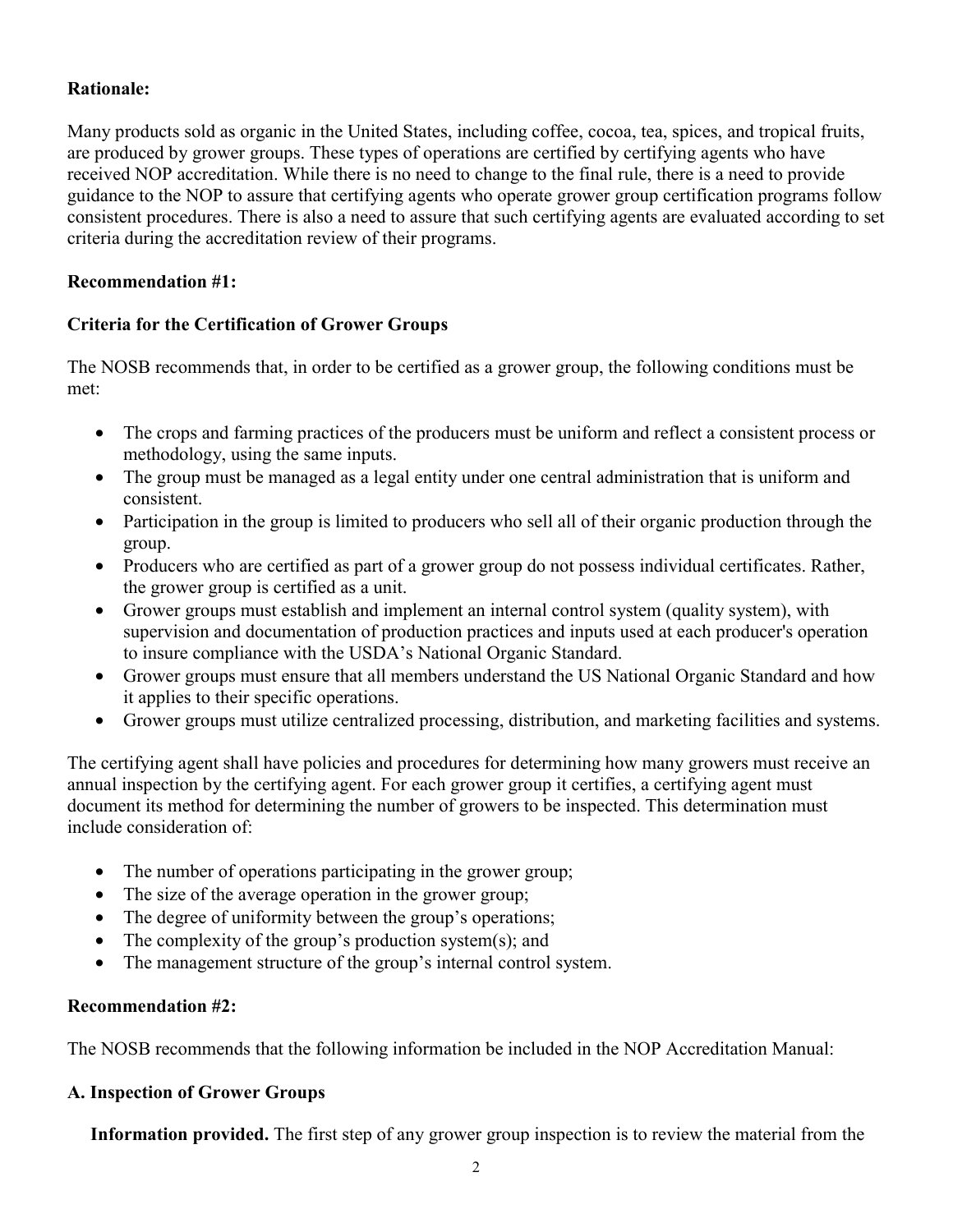certifying agent to determine the scope of the project. Grower groups are often very complex. They may include hundreds if not thousands of producers. These types of operations do not easily fit normal inspection protocols. Therefore, much supplemental data is necessary in addition to normal certification documents. The following is a list of information that the certifying agent must provide to the inspector prior to the inspection:

- General map indicating the general region of the production zone.
- A more detailed map indicating the location of each of the communities to be inspected.
- Grower lists by community, listing producers, producer codes or numbers, amount of land area under production by each producer, crops, estimated yields, and past production history. Many grower groups maintain individual producer records such as parcel maps and grower agreements which are generally reviewed at the time of inspection.
- Organic system plan, certification questionnaire, or application.
- Name of contact persons with phone numbers, both home and work. It is important to have access to at least two contacts in case the primary contact person cannot be reached.
- A description of the project to understand how it is organized. A previous inspection report should be provided for certification updates.
- Handling plans, questionnaires/applications, if there is any processing. (Many grower groups operate processing and/or storage facilities.)
- Information on final sales and distribution. This is important to determine if any off-site export or storage facilities need to be inspected.
- In the case of certification updates, the inspector should be provided with the past certification letter with all conditions for certification clearly stated. As indicated, the past inspection report can be extremely valuable, and should be reviewed.

 **Review internal control documents.** Upon arrival at the inspection locale, meet with the management to plan the inspection itinerary. You should clearly understand the organizational management of the project prior to heading out into the field. You will need documentation of the internal control system to properly verify local oversight efforts, education programs, product flow, and production practices. It is advisable to review internal control documents and other records before heading out into the field. This information can help you choose where to focus your inspection site visits.

 **Select the sites to visit.** Make sure that you have the freedom to select any part of the project for inspection. Do not allow the grower group manager to "direct" the inspection. Keep in mind that the further a group of producers are from the main office or the internal control system administrator, the weaker the control may be. Attempt to visit remote producers to best assess the system.

**Interview grower group members.** Once the inspection begins, it is best to follow the product flow starting with the production sites, followed by primary processing, final processing, packaging, storage, and distribution. When visiting the producers, in addition to observing production practices and organic control points specific to the operation, the inspector must verify aspects critical to the overall project. Interview producers directly. Ask questions not only about their farms, but also about other project programs. How well does the producer understand what organic farming and certification means?

 **Ask direct questions.** It is also important to ask producers, point blank, "When was the last time you used agro-chemicals?" You may want to ask specifically if this includes urea or Roundup or other brand name products common to the area. Often producers in a remote area do not clearly understand that these substances are prohibited. Do not assume anything. Individual farm integrity usually reflects the producer's understanding of organic certification, which is directly linked to the project's educational and oversight efforts.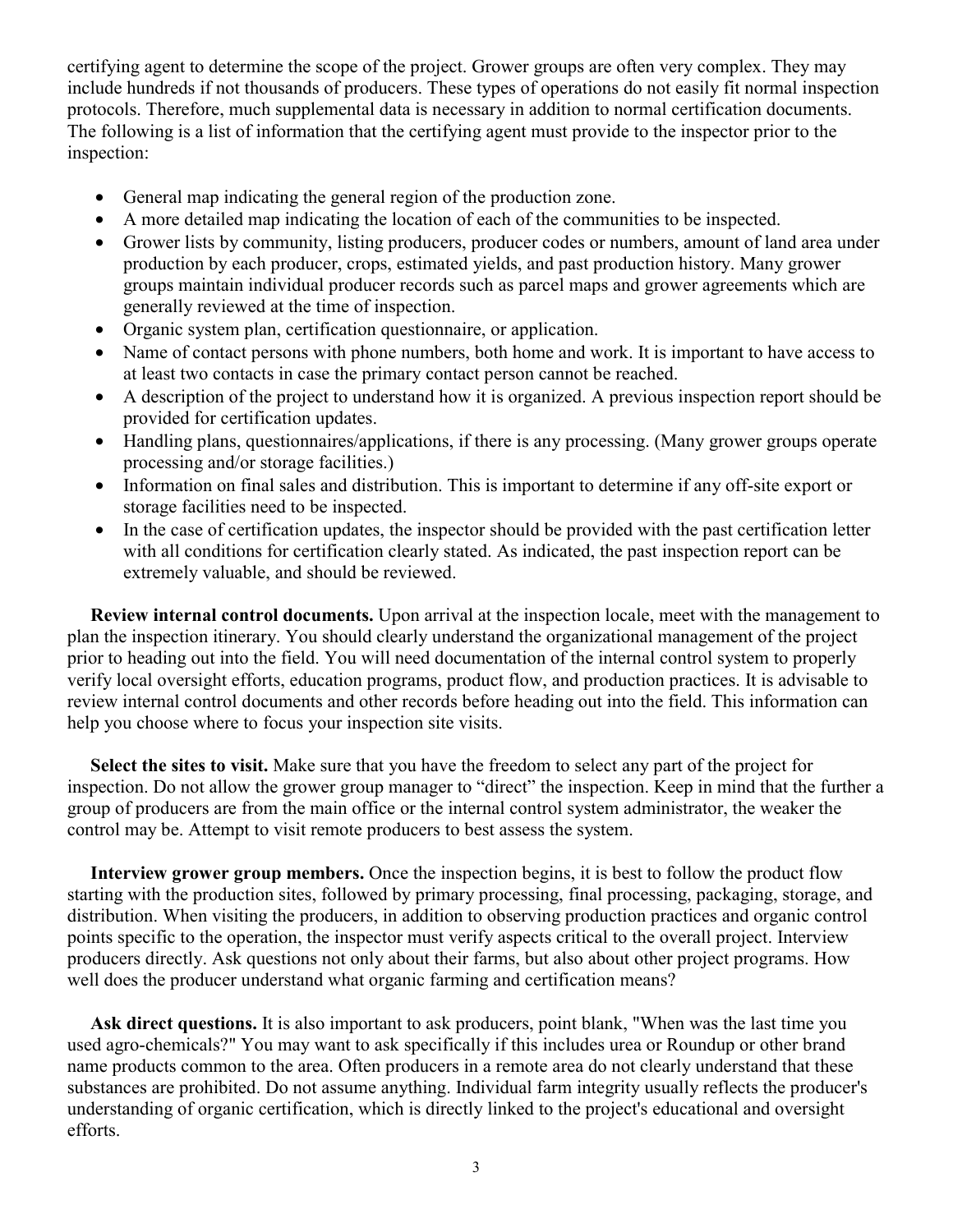**Understand local issues.** It is critical to understand the local culture, traditions, and common inputs. It is advantageous to invite a local inspector to accompany you. A local inspector can help build trust with producers and help you understand local issues. Such cooperative arrangements can help empower indigenous inspectors.

 **Office audit.** Once all aspects of the project have been inspected, a final visit to the project office will likely be required for an audit. The audit of the entire project is best done at the end of the inspection, when the inspector has a more thorough understanding of the entire operation. Additionally, it will most likely be necessary to verify different pieces of information gathered during the field inspection.

**Exit interview.** An exit interview with the project management is necessary in order to answer remaining questions. This gives the inspector a last chance to secure missing information, obtain required signatures, clarifying confusing, inconsistent, or inaccurate information, and communicate issues of concern.

## **B. The Internal Control System and Organic Control Points (OCPs)**

 **Assess the internal control system.** The most critical component of both the grower group inspection and the grower group inspection report is the assessment of the internal control system. (A grower group inspection is in fact an evaluation of the internal control system.) The report must address the steps taken by the internal control system to enforce compliance with organic standards.

- Have the operators been provided copies of the standards in a language or format they understand?
- Does the internal control system use individual inspection reports to assess operator compliance? If not, how is compliance assessment documented?
- How often do official representatives of the control system visit each operation?
- What kinds of documents are generated to verify these visits?
- Are new operators inspected prior to being added to the GG?
- Have all grower group members signed a contract stating that they will comply with the organic standards and permit annual inspections?
- Are operators provided assistance to comply with the standards?
- What happens when non-compliance is suspected or detected?
- Are there records of the actions taken when non-compliance has been investigated?
- Does the control system have an official "sanctions" policy? If so, submit a copy with your report.

**Report inconsistencies.** It is important to clearly describe the consistency of the project from producer to producer. As indicated, different certifying agents may have different requirements for grower group inspections. Some may require spreadsheets with information on each producer; others may require site visit sheets signed by the farmer at the farm; others require inspecting only a percentage of the total number of producers. If you find prohibited practices and you are only inspecting 20% of the operations, it is a good bet that you have only found 1/5 of the problems. Removal of the individual producer is not necessarily the final answer. The situation may be an indication that the project is not providing proper oversight. Internal records should match your findings and the findings of the certification program. Present your findings in the inspection report, along with any inconsistencies and unresolved issues.

**OCPs.** It is very important to describe the organic control points of the overall operation, where loss of organic integrity may occur. The inspector should report the preventative steps taken to protect organic products, and identify deficiencies where organic control points are not sufficiently addressed.

The following is a list of examples of **organic control points** encountered during grower group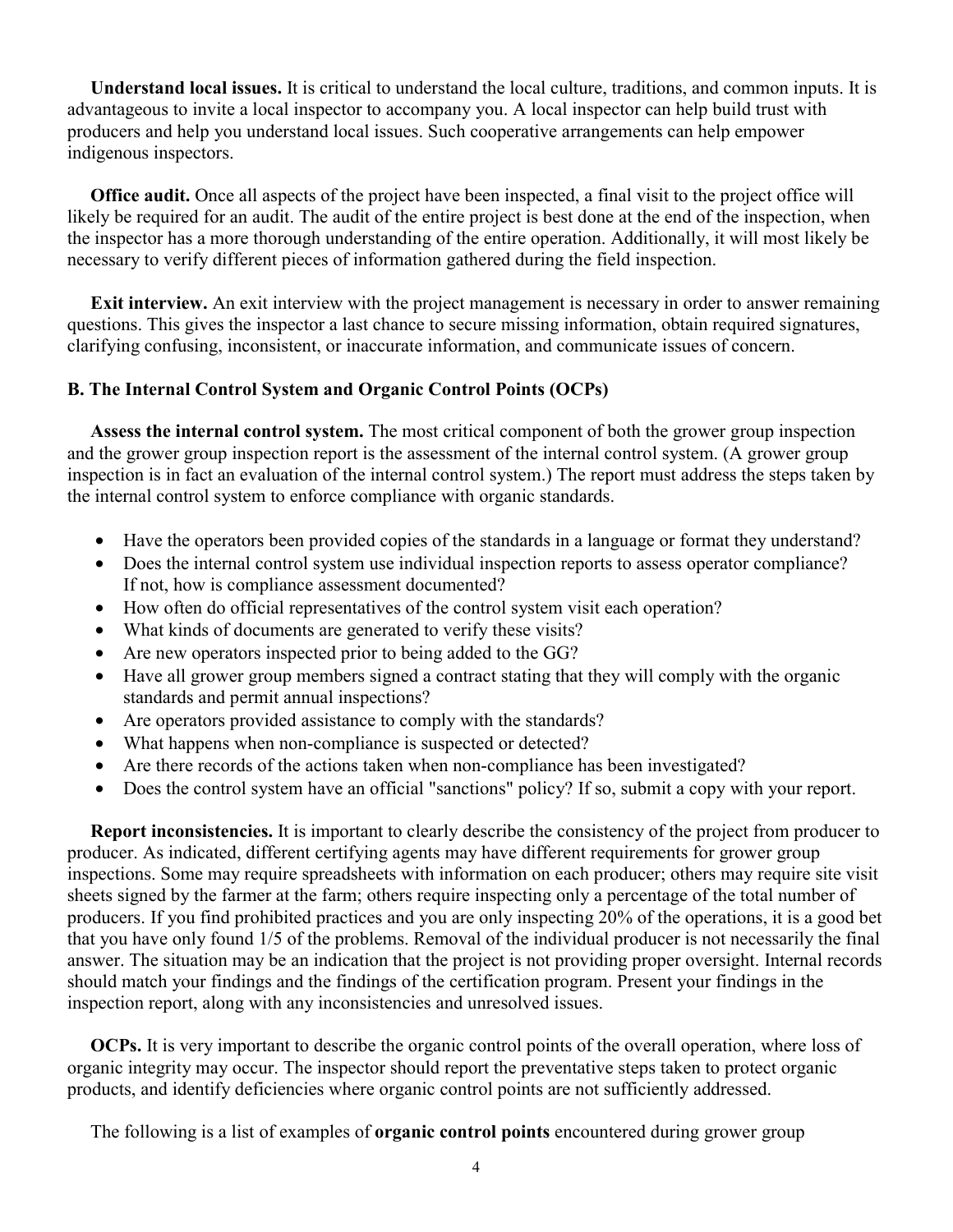inspections:

- Unclear registers of grower group members.
- Unclear or inadequate maps.
- Inclusion of new fields or new producers with no conversion or documentation.
- Use of synthetic fertilizers A producer may think that because he or she uses no herbicides or pesticides, the operation is organic.
- Use of used agrochemical bags or containers for harvested products.
- Contamination during storage or transport, e.g.: boats with gas and water in bilge, or storage under the house with gas and paint on top of product.
- Insufficient buffers or non-separation from other crops that have chemicals e.g.: cacao inter-planted with plantain, with urea used to fertilize the plantain.
- Inclusion of crops from neighbors or relatives who are not on the producer list.
- Intentional chemical use. "I only used a little bit."
- Shared use of backpack sprayers which are also used for applying prohibited materials.
- Unclear internal purchase and transaction records within the grower group.

 **Processing by grower groups.** Finally, grower group reports may include process inspection reports for all of the processes performed by the grower group. Make sure that the grower group has submitted a handling system plan, as applicable, and that the plan has been approved by the certifying agent. Follow handling inspection protocols and submit a handling inspection report.

## **C. Grower Group Inspection Report Guide**

 The grower group inspection report basically follows the outline for a farm inspection report. However, sections may need to be expanded, added, or modified. For example, a section on Organizational Management is helpful to describe many aspects of the project. This section should describe the structure and assess the functioning of the internal control system. It should also list the names of communities, number of producers in each, hectares of each, and, if possible, estimated yields, with totals.

 The following outline summarizes the general areas of grower groups that should always be inspected, and provides a list of the additional topics which must be covered in a grower group inspection report:

- **1. Background**
- **2. Project headquarters and audit trail information; organization, accessibility, and accuracy of information; projected yields of products requested for certification**
- **3. Organization management, internal control system, and compliance mechanisms, including records maintained**
- **4. List of communities**
- **5. Grower lists**
- **6. All processing facilities, both on-farm and off-farm**
- **7. Transportation systems**
- **8. Storage facilities**
- **9. Field conditions; inspector observations**
- **10. Risk assessment; adjoining land uses; other organic control points**
- **11. Inputs used**
- **12. Equipment used**
- **13. Packaging materials**
- **14. Producer interviews; inspector observations**
- **15. Education program producer understanding of organic principles and standards**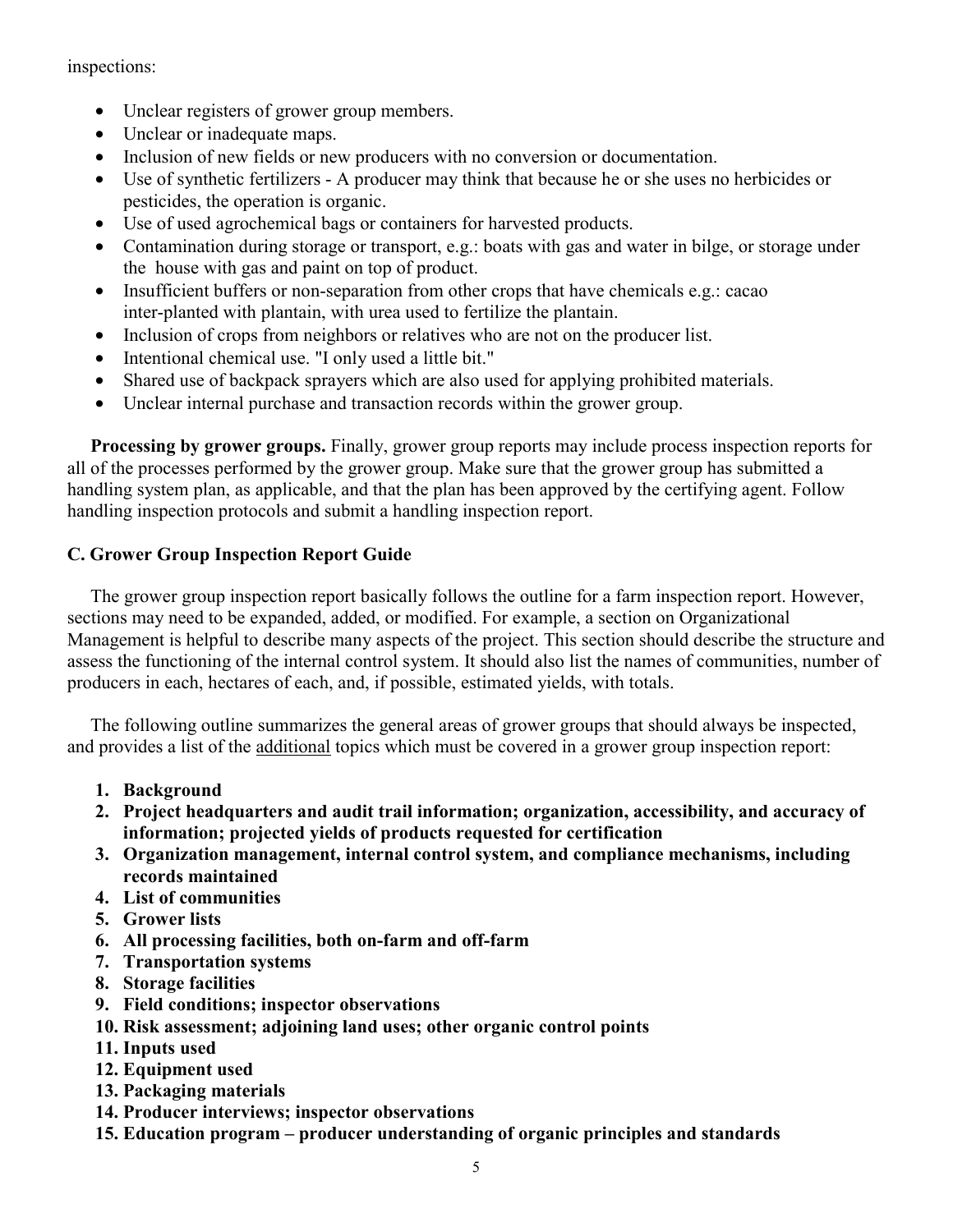## **16. Split operations - production of non-organic crops/products by grower group members**

- **17. Other considerations**
- **18. Summary**
- **19. Attachments**

# **D. Outline for Organization and Assessment of the Internal Control System (ICS)**

# **1. Field officers**

Field officers are employed by the grower group. They have mixed roles:

- a. Information/extension
- b. Registration of growers
- c. Internal control
- d. On-farm research

Field officers often become part of the community. Because field officers have internal control and education functions, they may have conflict of interest issues. This can be solved by rotation of field officers or field officers from other areas handling the internal control function. There should be a minimum of one field officer per maximum 500 farmers.

# **2. Principles of ICS**

- a. analyses/description of situation
- b. appropriate, documented system
- c. awareness raising, information and instruction, contracting, verbal and written, social controls, monitoring, corrective actions, risk analyses

# **3. ICS documents**

- a. Project description
	- 1. Basic project outline
	- 2. Farmer and farm profile, grower lists, site maps
	- 3. Farming practices
	- 4. Farmer support system
	- 5. Stakeholder analyses
	- 6. Risk-assessment
- b. The ICS itself
	- 1. ICS personnel and the ICS office
	- 2. Documentation & record keeping (forms)
	- 3. Monitoring and corrective actions
	- 4. The buying system arrangement
	- 5. Product storage and handling procedures
	- 6. Code numbering and product tracing
- c. Updating the system (annual report)
	- 1. Compliance with standards
	- 2. Corrective actions undertaken
	- 3. Farm/project economy financial report
	- 4. Update of documents

# **E. Evaluation of the Internal Control System (ICS)**

The outline below contains further methodology for evaluation of the ICS by the third party inspector: